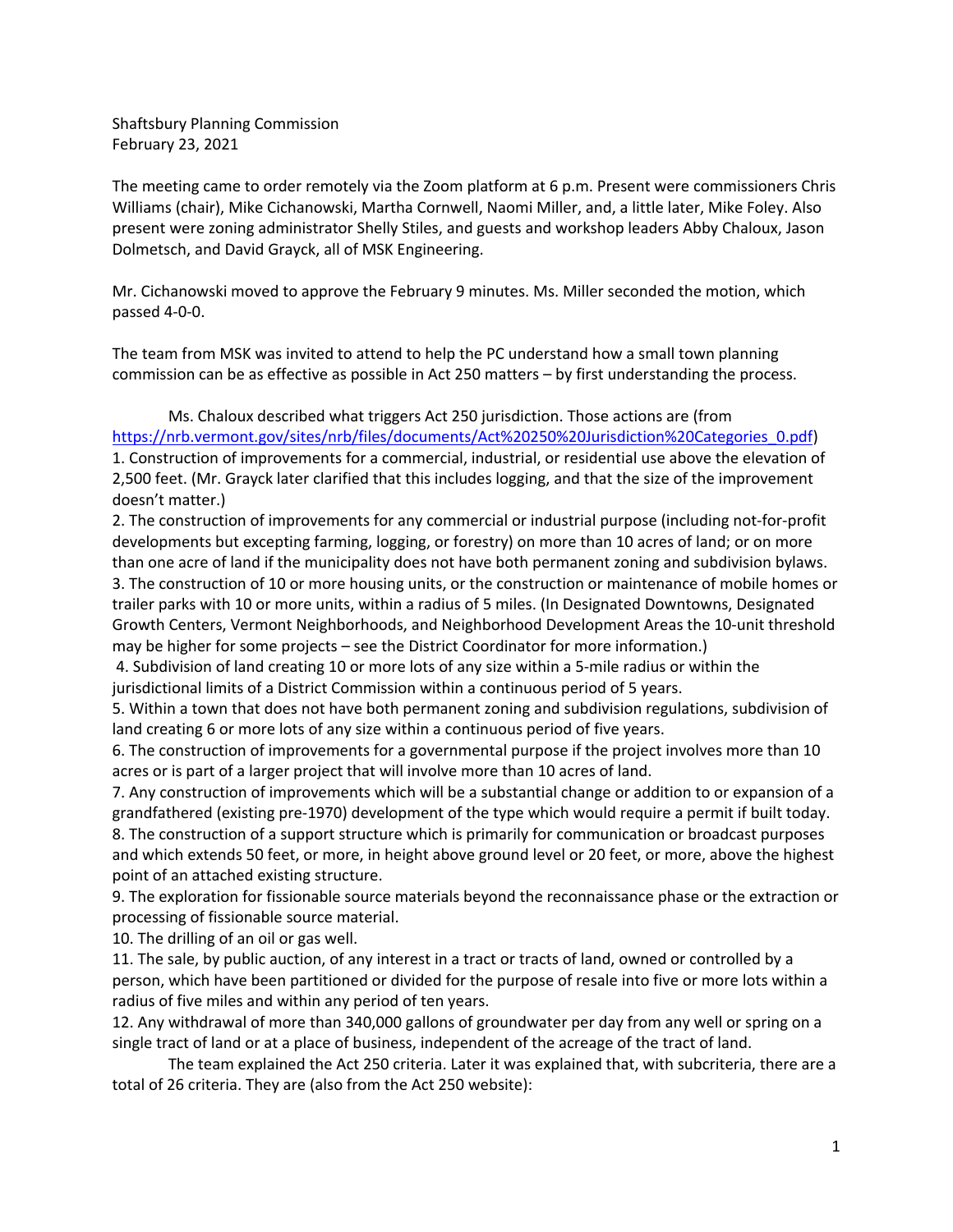- Criterion 1: Air and water pollution
	- $\circ$  1(A): Headwaters
	- $\circ$  1(B): Waste disposal
	- $\circ$  1(C): Water conservation
	- $\circ$  1(D): Floodways
	- o 1(E): Streams
	- o 1(F): Shorelines
	- o 1(G): Wetlands
- Criterion 2: Water supply
- Criterion 3: Impact on water supply
- Criterion 4: Erosion and capacity of soil to hold water
- Criterion 5: Transportation
	- $\circ$  5(A): Traffic
	- o 5(B): Transportation
- Criterion 6: Educational services
- Criterion 7: Municipal services
- Criterion 8: Aesthetics, scenic and natural beauty
	- o Historic sites
	- o Historic sites archeology
	- o Rare and irreplaceable natural areas
	- $\circ$  8(A): Necessary wildlife habitat
- Criterion 9
	- $\circ$  9(A): Impact of growth
	- $\circ$  9(B): Primary agricultural soils
	- $\circ$  9(C): Productive forest soils
	- o 9(D): Earth resources
	- $\circ$  9(E): Extraction of earth resources
	- o 9(F): Energy conservation
	- $\circ$  9(G): Private utility services
	- $\circ$  9(H): Costs of scattered development
	- $\circ$  9(J): Public utility services
	- $\circ$  9(K): Public investments
	- o 9(L): Settlement patterns (*formerly "*Rural growth areas")
- Criterion 10: Local and regional plans
	- The team explained party status, and noted that "by right" parties may address or appeal any

Act 250 criteria. Those as of right parties are:

- Applicant
- Landowner (renters are not distinguished from landowners)
- Municipality
- Municipal and regional planning commission
- Solid waste management district
- Any state agency.

Others may participate as "friends of the District Commission" but these parties cannot appeal. Mr. Grayck clarified that any lesser party must prove to the Commission that it has a "particularized interest" – that "some kind of impact must leave the developer's land and fall upon yours."